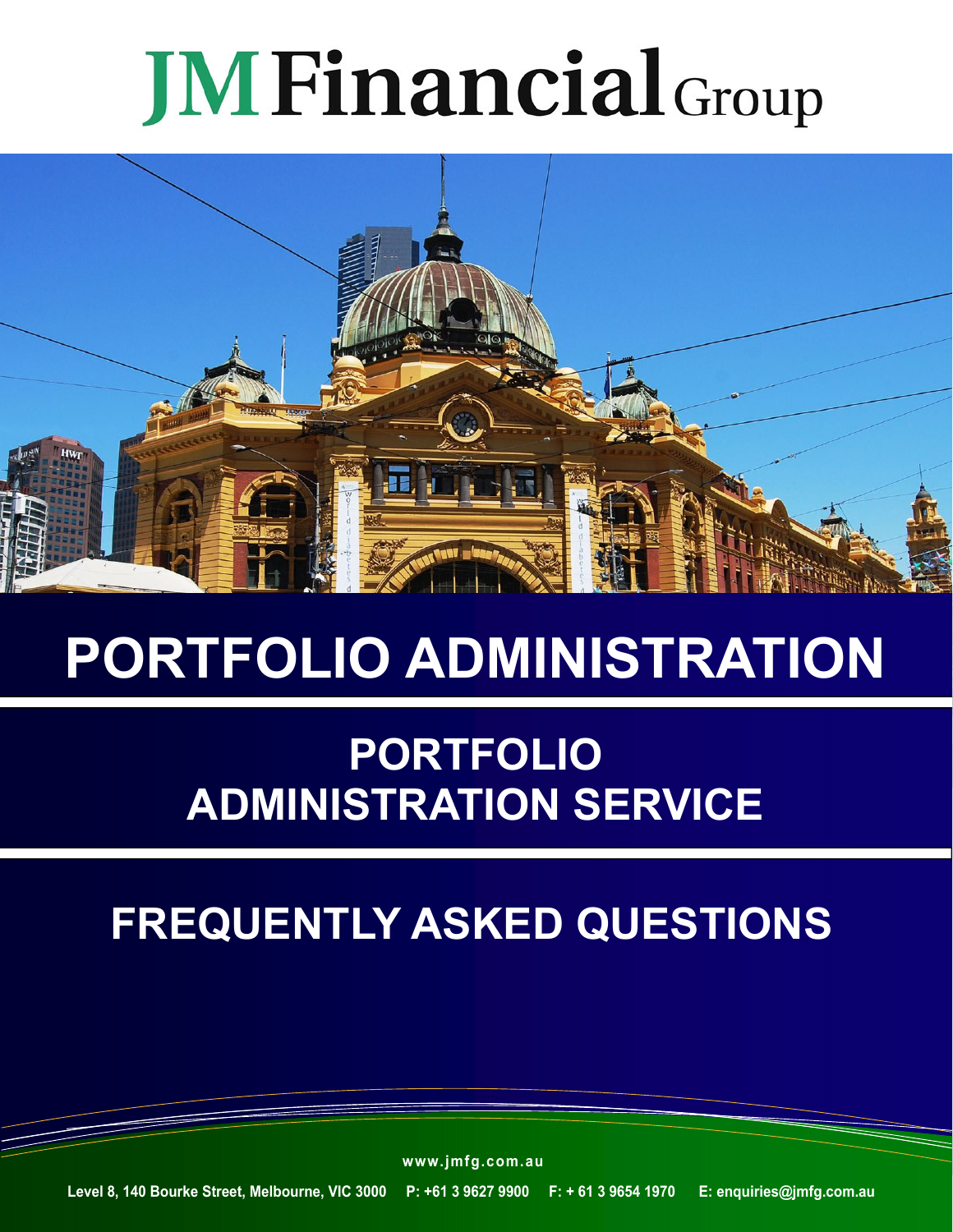#### **What is the PAS?**

The Portfolio Administration Service or PAS is a comprehensive investment administration platform for your share portfolio. It provides:

- Access to a wide range of securities listed on ASX
- A fully independent external custodian to hold all of your cash and shares held through the PAS
- ❖ All administrative and reporting functions relating to your share portfolio within a single report format including all valuation, performance and tax calculations
- \* Processing, banking and reporting of dividend payments and corporate actions
- ❖ Comprehensive quarterly and annual reports including detailed performance reporting
- $\div$  The ability for you to decide if and when shares will be acquired or disposed of

The PAS is operated by JM Financial Group Limited (JMFG) ACN 007 364 132 (AFSL 238397).

#### **How is the PAS structured?**

JMFG is the operator and administrator of the PAS and is responsible for maintaining your records, share portfolio reporting and carrying out your instructions or the instructions of your authorised representative.

JMFG has appointed an independent external custodian, Sandhurst Trustees Limited (Sandhurst). Sandhurst is responsible for the safe custody of your shareholdings and cash in your account. Sandhurst is legally obliged to act in accordance with the instructions of JMFG, including the transfer of assets back to you or your nominee.

#### **Who is Sandhurst Trustees?**

Sandhurst Trustees (Sandhurst) is the custodian for all PAS accounts. Sandhurst is licensed by ASIC (AFSL 237906) to, amongst other things, act as a custodian. Sandhurst is a wholly owned subsidiary of Bendigo Bank Limited (AFSL 237879).

JMFG has been using Sandhurst as a custodian for clients' funds since 2006.

#### **Why are my shares held in Sandhurst Trustees' name?**

Under financial services laws, an entity which holds the legal title to a client's assets must meet certain minimum financial requirements. These include maintenance of a minimum level of net tangible assets of \$10 million.

In order to ensure these minimum financial requirements are met in relation to the PAS, JMFG has entered into a custody agreement with Sandhurst. Under this custody agreement, Sandhurst will hold the legal title to any shares acquired or held through the PAS. While Sandhurst holds legal title, the beneficial interest in the shares remains with you. This arrangement means that JMFG holds records for all individual clients and is able to produce client reports on request at any time, but does not hold the legal title to the shares.

Another benefit of having a custodian is relative anonymity on the share register. Only Sandhurst's name appears on a company's share register.

#### **Can Sandhurst Trustees deal with my shares without my consent?**

No. As Sandhurst is a 'bare trustee', it cannot sell your shares unless you or your authorised representative instructs JMFG to do so.

Under the arrangement with Sandhurst, all assets of clients held by Sandhurst through the PAS must be held separately from any other assets held by Sandhurst.

#### **Who can join the PAS?**

Anyone who is an Australian resident over 18 years of age can apply to join the PAS. Companies, partnerships, trustees and executors can also all apply to join the PAS.

#### **Is there a minimum investment required?**

No minimum subscription amount applies to join the PAS.

#### **Can I transfer my existing portfolio to the PAS?**

Yes, your existing shareholdings can be transferred to the PAS. Where you are already the beneficial owner of these shares you can do so without triggering a capital gains tax (CGT) event.